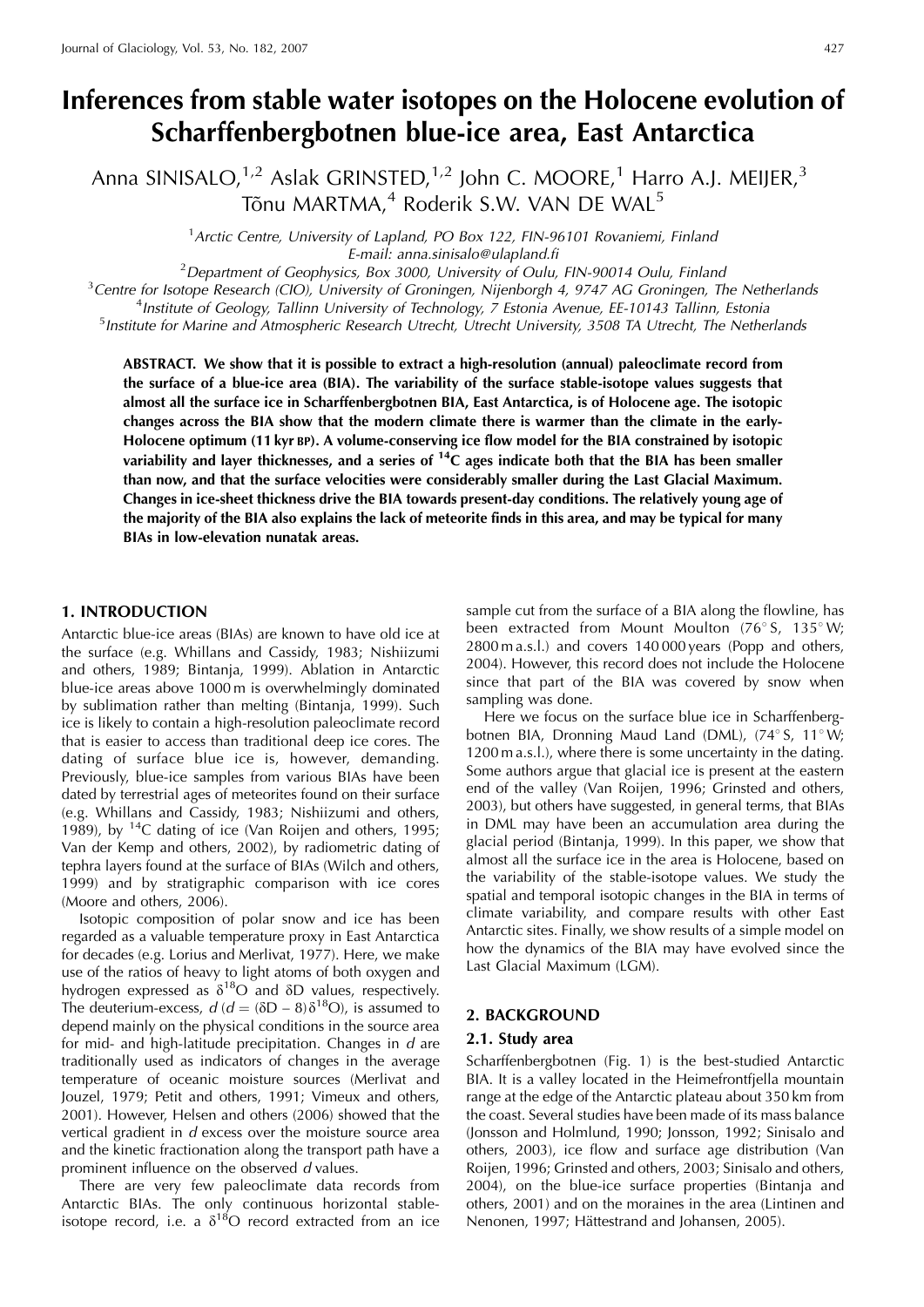Fig. 1. Locations of the shallow blue-ice cores (B1–B5), firn core (B6), snow pit (BP1), the 100 m horizontal ice core (SBB01H) and the 52 m vertical core (SBB01) in Scharffenbergbotnen (SBB). Supraglacial moraines are marked in black, mountains in dark gray and blue ice in light gray. The ice flow is from northeast into the valley (dotted line). The ice passes through a small BIA and then terminates in the main BIA close to SBB01.

The meteorological conditions in the valley and surrounding area are described in detail by, for example, Bintanja and Van den Broeke (1995a, b), Bintanja (2000a, b), Bintanja and Reijmer (2001) and Reijmer (2001). The annual average temperature is about  $-20^{\circ}$ C and wind speed is  $\sim$ 7 m $\sin^{-1}$  (Reijmer, 2001). Scharffenbergbotnen is located in the lee side of the nunataks, and geostrophically and katabatically forced winds blow from easterly directions (Bintanja, 2000b). The precipitation is characterized by a highly intermittent accumulation record (Reijmer and Van den Broeke, 2003) with large spatial variations in the valley (Sinisalo and others, 2003). The present-day moisture source area is in the southern Atlantic Ocean (Reijmer, 2001; Helsen and others, 2006).

The meteorological conditions over the BIA differ from those over the snow-covered surroundings as the air over the BIA is warmer and the relative humidity is lower than over a snow site (Bintanja and Reijmer, 2001). These conditions contribute to the observed high sublimation rates of blue ice. Surface sublimation over the BIA is significantly higher than over snow (Bintanja and Reijmer, 2001), being  $>0.1$  m w.e. a<sup>-1</sup> at the southeastern end of the valley (e.g. Sinisalo and others, 2003). Slight surface melting occurs during a few high-insolation days in the BIA. The surface water film, however, is subsequently refrozen and removed by sublimation.

The main BIA in Scharffenbergbotnen is of the closed type, i.e. the ice has no outflow from the valley (Grinsted and others, 2003), and therefore it must have old ice at the surface if it is in steady state. According to geomorphological studies of Hättestrand and Johansen (2005), the difference between the surface elevation in Scharffenbergbotnen and outside the valley is greater today than when the ice sheet was thickest, which probably occurred during the LGM. The debris cover of the supraglacial moraines on the surrounding slopes in and outside Scharffenbergbotnen suggests that the ice surface in the valley was 200–250 m higher, and the elevation of the surrounding ice sheet only 50–150 m higher,

at the LGM than today (Hättestrand and Johansen, 2005). The elevation decrease in the valley probably occurred gradually after the surrounding ice-sheet elevation had decreased after the LGM and ice overflow of the nunataks at the eastern end of the valley became insignificant. A decrease in surface elevation relative to the surrounding nunataks results in stronger katabatic flow, which has a positive feedback to the extent of a BIA (Van den Broeke and Bintanja, 1995). The moraine structures strongly suggest that the inner part of Scharffenbergbotnen must have been a local ablation area during the LGM; i.e. a BIA has long existed in the valley (Hättestrand and Johansen, 2005).

## **2.2. Sample locations**

A 52 m long vertical ice core (SBB01 in Fig. 1) was drilled in the innermost part of the valley close to the end of the current flowline during the austral summer of 1997/98 (R. Bintanja and others, unpublished information). A 100 m horizontal ice core (SBB01H in Fig. 1) was collected, using electric chainsaws, from the surface of the BIA 1 km upstream from SBB01 in 2003/04. Approximately the top 20 cm was cut off from the samples in order to remove a possible refrozen meltwater layer in the high-insolation period, and to avoid any other disturbances from surface processes that may have influenced the ice composition.

In addition, a 10 m firn core (B6) and five 3 m shallow cores (B1–B5) were drilled in the austral summer 1999/2000 (Fig. 1). In the same field season, a 2 m snow pit (BP1) was also sampled at the northwestern entrance to the valley (Fig. 1). The details of the subsampling of the blue-ice cores and snow and firn samples are collated in Table 1.

#### **2.3. Previous dating of Scharffenbergbotnen blue ice**

Several blue-ice samples were dated using the  ${}^{14}C$  method described by Van Roijen and others (1994) and Van der Kemp and others (2002) and converted to calendar ages using the radiocarbon calibration curve of Reimer and others (2004). The surface ages at the main BIA varied between 4000 and 14 000 years along the flowline (Fig. 1). These ages, however, have large uncertainties of up to several thousands of years. The  $^{14}$ C age for the uppermost 45 m section of the SBB01 is  $9300 \pm 400$  years (Van der Kemp and others, 2002) which corresponds to a calibrated calendar age of 10 500 (+700, –300) years. Unfortunately, a vertical age span cannot be determined for the ice core from the  ${}^{14}C$  data.

Van Roijen (1996) used a numerical model of the ice flow in the valley based on the shallow-ice approximation and compared its results to the  $^{14}C$  dating of the ice samples. He obtained surface ages of up to 60 000 years at the end of the flowline at the eastern end of the valley using three different surface velocity and mass-balance scenarios. Grinsted and others (2003) modelled the ice flow in the valley with a volume-conserving model which assumes constant ice-sheet geometry over time, i.e. steady-state flow. The flowline (Fig. 1) was chosen based on the measured velocity data (Van Roijen, 1996; Sinisalo and others, 2003) and is more realistic than the flowline that Van Roijen (1996) used, although the differences are not crucial. Grinsted and others (2003) used the measured accumulation and surface velocities (Van Roijen, 1996; Sinisalo and others, 2003) as input parameters, and obtained very old ages ( $\sim$ 100 000 years) for the ice at the end of the flowline. The difference between the modelled ages is most likely due primarily to different grid resolutions at the end of the flowline where the ages are highest.

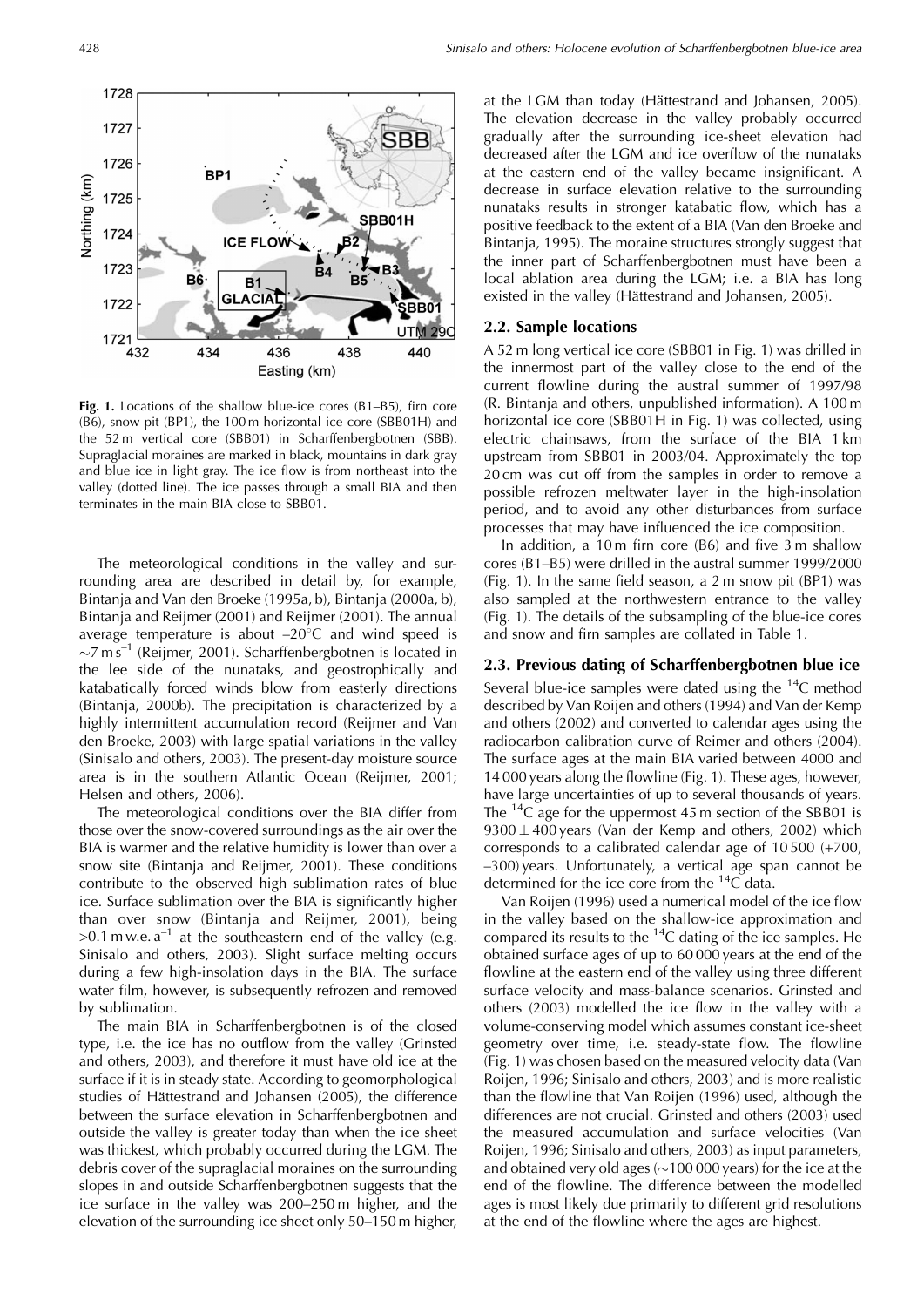# **3. METHODS**

# **3.1. Isotopic analysis**

The  $\delta^{18}O$  and  $\delta D$  analyses of the SBB01H and SBB01 cores were made at the Centre for Isotope Research, University of Groningen. The Netherlands. The  $\delta^{18}O$  measurements were performed with a Sira-10 isotope-ratio mass spectrometer with an adjacent  $CO<sub>2</sub>–H<sub>2</sub>O$  isotopic equilibrium system. The  $\delta$ D measurements were performed using a continuousflow system, consisting of a Eurovector chromium reduction oven coupled to a GVI Isoprime. The accuracy (combined uncertainty) of  $\delta^{18}O$  analysis was  $\pm 0.06\%$  and of  $\delta D$  $\pm$ 0.7‰. The  $\delta^{18}$ O analysis of the 3 m blue-ice cores, and the 10 m firn core and 2 m snow pit was performed at the University of Technology, Tallinn, Estonia, using a Finnigan-MAT Delta-E mass spectrometer. Combined uncertainty of the analyses was better than  $\pm 0.1$ %. The  $\delta^{18}O$  and  $\delta D$  are both presented with respect to the international consensus Vienna Standard Mean Ocean Water – Standard Light Antarctic Precipitation (V-SMOW–SLAP) scale (R. Gonfiantini, unpublished information). The accuracy of  $d$  excess is  $\pm 1.3%$ .

#### **3.2. Isotopic paleothermometer**

We use the isotope record as an indicator of local temperature change in Scharffenbergbotnen and compare it with other sites from East Antarctica. Although the time-spans of the individual isotope samples from the blue-ice cores are not known, based on present-day accumulation rates (Sinisalo and others, 2003), it is plausible to assume that most of our samples span time periods of several years to centuries. Hence, the influence of seasonal extreme isotopic and temperature values that could invalidate the classical temperature interpretation of isotopic variability is minimized (Helsen and others, 2005). However, it is necessary to make corrections both for elevation changes in Scharffenbergbotnen during the Holocene and for different ocean surface isotopic composition in the early Holocene. Thus, we calculate a change in  $\delta^{18}O$  values due to temperature change,  $\Delta\delta^{18}O_{temp}$ , as

$$
\Delta \delta^{18} O_{temp} = \delta^{18} O_m - (\Delta \delta^{18} O_{EC} + \gamma_m \Delta \delta^{18} O_{SW}), \quad (1)
$$

where  $\Delta\delta^{18}O_m$  is the difference between the average  $\delta^{18}O$ values measured at two sites of different age (Fig. 1),  $\Delta\delta^{18}O_{FC}$  is the change associated with elevation change in time,  $\Delta\delta^{18}O_{SW}$  is the change in isotopic composition of ocean surface waters in time due to deglaciation and  $\gamma_{\rm m}$  (= 0.6) is the temporal sensitivity of  $\delta^{18}$ O to the changes in marine isotopic composition (Vimeux and others, 2002; Kavanaugh and Cuffey, 2003).

In addition, there are other factors, such as changes in the water-vapor source area (Kavanaugh and Cuffey, 2003), changes in precipitation seasonality (Werner and others, 2001) and changes in the strength of the temperature inversion (Van Lipzig and others, 2002), which may have influenced isotopic changes in the Holocene. We assume here that these factors are secondary and can be discarded. We justify this assumption for some cases in section 4.2.

The decrease in surface elevation of 200–250 m in Scharffenbergbotnen during the Holocene (Hättestrand and Johansen, 2005) corresponds to a change of  $9.3-12\%$  in  $\delta$ D  $(1.2-1.5\%)$  in  $\delta^{18}O$ ) using the present-day altitudinal lapse rate for  $\delta^{18}O$  values of  $5.8\%$  km<sup>-1</sup> (Isaksson and Karlén, 1994). This lapse rate is calculated for  $\delta^{18}O$  values measured

**Table 1.** Sampling depth/length, number of subsamples (n) and length of each subsample for the vertical blue-ice core B1–B5 and SBB01, for the firn core B6, the snow pit BP1 and the horizontal blue-ice core, SBB01H

| Core            |               | Depth/length Number of samples | Sample length        |  |  |
|-----------------|---------------|--------------------------------|----------------------|--|--|
|                 | m             |                                | cm                   |  |  |
| SBB01           | $25.9 - 31.1$ | 25                             |                      |  |  |
|                 |               | 23                             | 3                    |  |  |
|                 |               | 10                             | $18 - 26$            |  |  |
| SBB01H          | 100.4         | 87                             | 45-140 (average 112) |  |  |
|                 | 0.6           | 27                             | 2                    |  |  |
| $B1 - B5$       | $2.7 - 3.0$   | 4                              | $\overline{2}$       |  |  |
| <b>B6</b>       | 10.0          | 28                             | $2 - 24$             |  |  |
| BP <sub>1</sub> | 2.1           | 17                             | $2 - 3$              |  |  |

from 10 m firn cores covering 15–30 years of accumulation along a traverse that crossed the Scharffenbergbotnen area. We calculate a standard error,  $\sigma_{EC}$ , for  $\Delta\delta^{18}O_{EC}$  of  $\pm 0.1\%$ . The  $\Delta\delta^{18}O_{SW}$  was about +1.1% at the LGM compared with the present value (Labeyrie and others, 1987), and it was still +0.2% at 10 000 years BP (Waelbroeck and others, 2002).

The temperature change corresponding to a known  $\Delta\delta^{18}O_{\text{temp}}$  can be calculated using the present-day spatial isotopic temperature gradient in Antarctica as a surrogate for the temporal isotopic temperature gradient (Delaygue and others, 2000; Masson and others, 2000; Jouzel and others, 2003). In this study, we use an isotopic temperature gradient of 1.16‰ $K^{-1}$  from Isaksson and Karlén (1994). The gradient is greater than found elsewhere in Antarctica but it is calculated for samples drilled very close to our study area. We estimate that the error,  $\sigma_{temp} = \pm 0.28\% \text{ K}^{-1}$ .

# **4. RESULTS AND DISCUSSION**

The mean values of the stable-isotope ratios,  $\delta^{18}O$ , and the population standard deviations (in  $\frac{6}{10}$ ) for each core or pit are presented in Figure 2. The confidence interval (at 95% level) was less than  $\pm 0.7$ % for all the  $\delta^{18}O$  mean values. Table 2 shows measured  $\delta^{18}O$  and  $\delta D$  values and the population standard deviations (in ‰) for SBB01 and SBB01H.

## **4.1. Age estimation of blue ice**

Different climatic periods have different signatures in stable isotopes (e.g. Petit and others, 1999). We determine whether the samples at a given site were deposited during a glacial or an interglacial period simply from the isotopic composition.

A rapid change of  $\sim$ 40‰ in  $\delta$ D (5‰ in  $\delta$ <sup>18</sup>O) in Antarctic ice is an indicator of a change between interglacial and glacial climates (e.g. EPICA Community Members, 2006). Climate variability within the Holocene as measured along the EDML core ( $75^{\circ}$  S, 0° E; 2900 m a.s.l.), the closest deep core to the study site in East Antarctica, causes changes of  $\langle 2\%$  in  $\delta^{18}O$  in the centennial-scale variability, and the maximum difference in decadal means of  $\delta^{18}O$  is  $\sim$ 5‰ for Holocene ice (H. Oerter, http://doi.pangaea.de/10.1594/ PANGAEA.264634). The standard deviation of the  $\delta^{18}O$ values measured from B2–B5 in Figure 1 is <1.8%, and the difference between  $\delta^{18}O$  values measured from B2–B5 and the present-day value of –28.5%, taken as an average from B6 and BP1, is <4%. In addition, geomorphological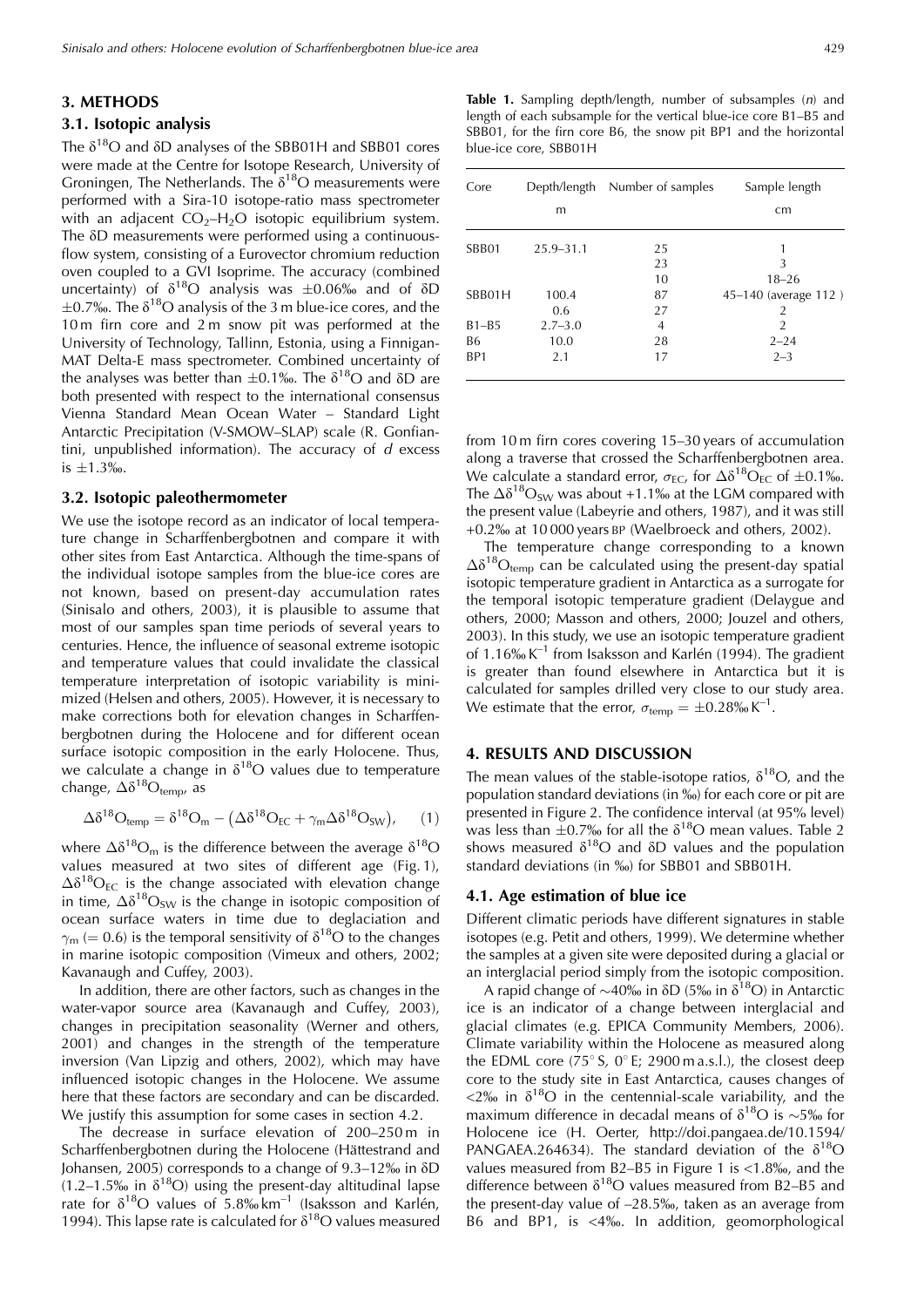

Fig. 2. Measured  $\delta^{18}O$  values for the shallow blue-ice cores (B1– B5), firn core (B6), snow pit (BP1), the 100 m horizontal ice core (SBB01H) and the 52 m vertical core (SBB01) marked in Figure 1 with their population standard deviations. The samples are ordered by their relative age along the x axis from the sample with the oldest  $14^{\circ}$ C age (B1) to the firn and snow samples (B6 and BP1) representing the present-day values in the valley.

evidence suggests the blue-ice samples B2–B5 originate from a higher elevation (Hättestrand and Johansen, 2005). The correction of the elevation change would make the difference in  $\delta^{18}O$  values between the blue-ice samples and present-day samples even smaller. Thus, we simply conclude that most of the main BIA in Scharffenbergbotnen is of Holocene origin.

SBB01, dated at 10 500 years, is located close to the bottom of the valley where the oldest surface ice along the current flowline occurs (Fig. 1). The most negative  $\delta^{18}O$ value measured in the valley is, however, from B1. It is 9.9‰ lower than the present  $\delta^{18}O$  value, which indicates that the ice in that particular sample, drilled from the southern margin of the main BIA (Fig. 1), originates from the glacial period. The oldest <sup>14</sup>C-dated sample was found in the same part of the BIA (Van Roijen, 1996), with a calibrated calendar age of more than 28 000 years BP.

In the high-resolution  $\delta^{18}O$  data of a 60 cm long section from SBB01H we clearly see three annual cycles (Fig. 3). We determine, from the power spectrum of Figure 3, that the horizontal age gradient at that location is  $\sim$  5.4 years m<sup>-1</sup>. The result agrees with the surface age gradient of  $3-6$  years m<sup>-1</sup> determined by dating of internal radar reflection horizons close to the current blue-ice/snow transition zone along the flowline (Sinisalo and others, 2004). This was the only highresolution section of the SBB01H. The flow model of Grinsted and others (2003) gives an almost constant surface age gradient over the BIA. It is therefore reasonable to extrapolate this age gradient over the 100 m horizontal ice core, SBB01H. Thus we find that the horizontal ice core covers about 540 years. Similarly extrapolating over the 1 km distance between SBB01 and SBB01H gives an age of about 5000 years for SBB01H, as the SBB01 core is dated at 10 500 years BP. This age is, of course, a rough approximation and we shall return to it later in relation to the flow model.

No significant periodicities were found in the highresolution isotopic data from a 1 m section of the vertical core SBB01. We assume that the age–depth relationship is linear for the vertical ice core since the core penetrates only a small fraction of the total ice thickness (Herzfeld and Holmlund, 1990). The isochrones in the BIA, according to flow models, are strongly inclined at the SBB01 drilling site, which is close to the bottom of the valley where vertical flow dominates (Van Roijen, 1996; Grinsted and others, 2003). This means that the vertical core is not perpendicular to the isochrones and the annual layers seem much thicker since the core cuts them obliquely. As the ice is relatively old, we can expect it to have experienced more strain thinning of annual layers. We can also expect that diffusion will act to smooth high-frequency variability in the core, relative to the signals in SBB01H. Therefore it is not surprising that there are no high-frequency cycles present in the SBB01 core, and that the 5 m section of ice used to extract the mean isotopic values (Table 2) samples a large number of years.

## **4.2. Low-frequency changes**

Several isotopic records from East Antarctica exhibit a clear early-Holocene optimum immediately following the end of the last ice age from 11 500 to 9000 years BP (Masson and others, 2000). Thus, it is plausible to assume that 10 500 year old SBB01 represents the early-Holocene optimum that is generally defined as the warmest climatic period during the Holocene. In Scharffenbergbotnen, however, our results show that the present-day climate is warmer than in the early-Holocene optimum. We use a value of –28.5% (average from B6 and BP1; Fig. 2) for present-day  $\delta^{18}O$  in the valley. The change in  $\delta^{18}O$  between SBB01 (Table 2) and the modern level is  $\sim$ 2.4‰ (19‰ in  $\delta$ D). Equation (1) gives a  $\Delta\delta^{18}O_{\rm temp}$  value of 1.2 ± 0.2% for  $\Delta\delta^{18}O_{\rm SW} = 0.2 \pm 0.1\%$ and an elevation change of 225 m. According to the isotopic temperature gradient (Isaksson and Karlén, 1994), this corresponds to a warming of  $\sim 1.0 \pm 0.3^{\circ}$ C since the early Holocene optimum.

In contrast to the measurements in Scharffenbergbotnen, Masson and others (2000) found an opposite change in several isotopic records in East Antarctica between the early-

**Table 2.** The mean values of the stable-isotope ratios  $\delta^{18}$ O and  $\delta$ D and the population standard deviations (in ‰) for the vertical blue-ice core SBB01 and the horizontal blue-ice core SBB01H, the number of the samples and calculated deuterium excess, d

| Core       | Number of samples | Mean $\delta^{18}O$<br>$\%$ | Std dev. $\delta^{18}O$<br>$\%$ <sub>0</sub> | Mean $\delta D$<br>$\%$ | Std dev. $\delta D$<br>$\%$ <sub>0</sub> | Mean d<br>$\%$ | Std dev. d<br>$\%$ |
|------------|-------------------|-----------------------------|----------------------------------------------|-------------------------|------------------------------------------|----------------|--------------------|
| SBB01H all | $69^a$ , $87^b$   | $-31.9$                     | 0.9                                          | $-251.6$                | 7.3                                      | 3.7            | 0.9                |
| SBB01 all  | 58                | $-30.9$                     | 0.4                                          | $-238.5$                | 3.0                                      | 8.6            | 1.1                |

<sup>a</sup>Number of  $\delta^{18}O$  samples.

<sup>b</sup>Number of δD samples.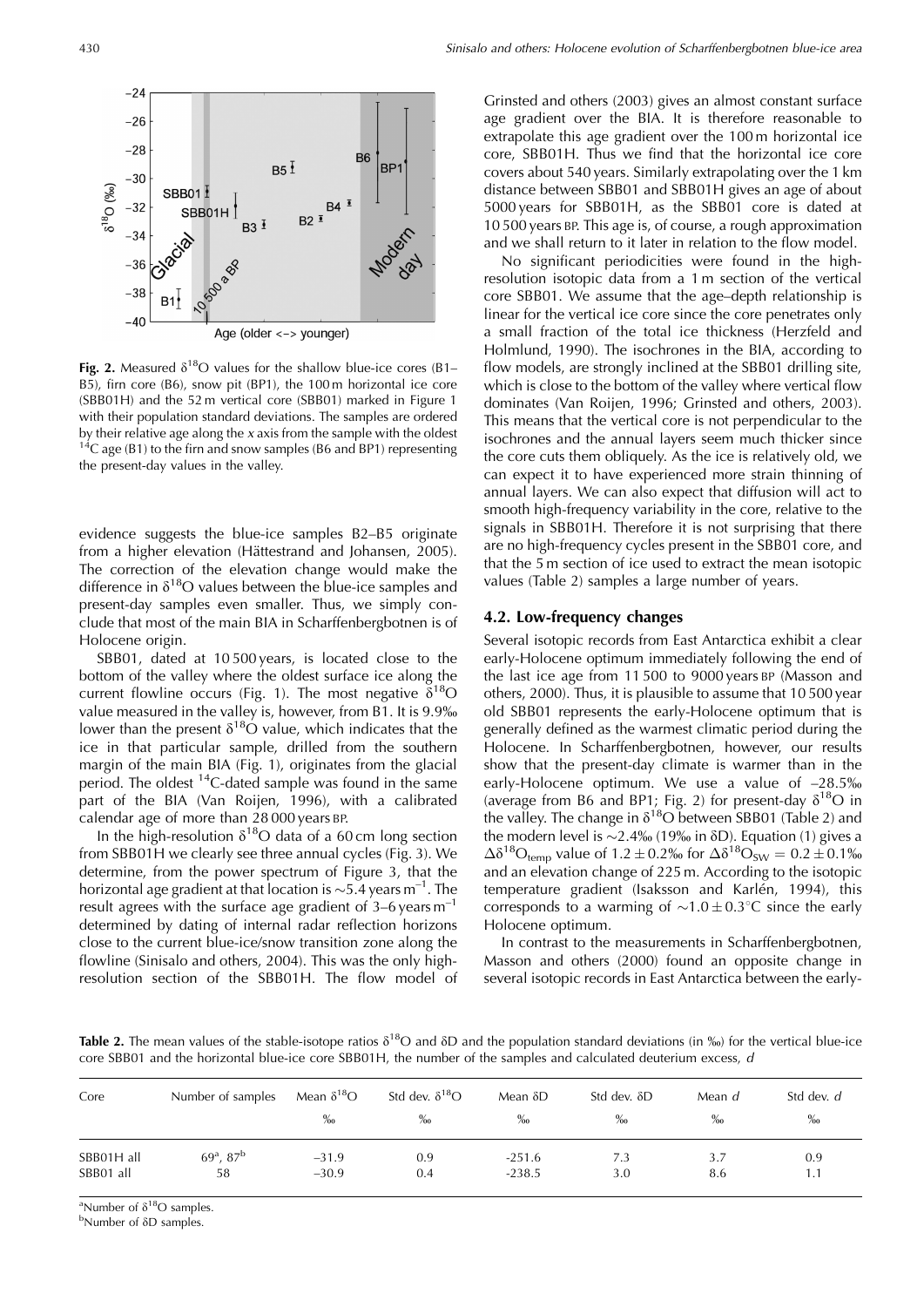

**Fig. 3.** Results of the high-resolution δD analysis measured from a 60 cm section of the horizontal core SBB01H.

Holocene optimum and modern levels. The decreasing trends found elsewhere in East Antarctica are probably the result of an overall Holocene increase in elevation of the East Antarctic ice sheet (Masson and others, 2000), due to increased Holocene accumulation rates (Ritz and others, 2001).

The SBB01 core has a 1% higher mean value in  $\delta^{18}O$ (and  $\sim$ 13‰ higher  $\delta$ D) than the horizontal core SBB01H (Table 2). The  $\delta^{18}O$  values of SBB01H are also lower than the present-day value of  $-28.5\%$  by  $\sim$ 3.4% (27% lower for  $\delta D$ ). We know that there was an elevation decrease of 200–250 m in Scharffenbergbotnen between the LGM and the present day (Hättestrand and Johansen, 2005), and that the elevation must have changed gradually. Thus, we use  $\Delta\delta^{18}O_{\text{FC}} = 0.6\%$  and  $\Delta\delta^{18}O_{\text{SW}} = 0$  for mid-Holocene and present-day values. From Equation (1) we find  $\Delta\delta^{18}$ O<sub>temp</sub>  $\approx -1.6 \pm 0.1\%$  between SBB01 and SBB01H, and  $\Delta \delta^{18} \text{O}_{\text{temp}} \approx 2.8 \pm 0.2\%$  between SBB01H and the present-day samples. These changes correspond to a cooling of  $\sim$ 1.4 ± 0.4°C and warming of  $\sim$ 2.4 ± 2.0°C, respectively.

There is a decrease of 11‰ in  $\delta$ D (1.4‰ in  $\delta^{18}$ O) in the last 40 m section at the downstream end of the SBB01H isotope profile (Fig. 4b). Oerter and others (2004) found that changes in precipitation seasonality in DML can cause trends in the  $\delta^{18}$ O profile of  $\sim$ 2‰ within a 200 year period. That and influences of many source-region climate changes, however, are unlikely for the first half of the trend (60–80 m in Fig. 4) as they are expected to cause anticorrelated changes in  $d$  excess with  $\delta D$  (Kavanaugh and Cuffey, 2003; Oerter and others, 2004). Thus, using Equation (1) we calculate that the change of  $-4.6\%$  in  $\delta D$  between 60 and 80 m (Fig. 4) corresponds to a temperature change of  $\sim 0.5 \pm 0.2$ °C using the temperature–isotope relationship of Isaksson and Karlén (1994).

## **4.3. Changes in blue-ice dynamics since LGM**

In this paper, we have shown that the BIA has not been in steady state throughout the Holocene. However, according to the moraine studies (Hättestrand and Johansen, 2005), the inner part of Scharffenbergbotnen was a local ablation area at the LGM because otherwise the supraglacial debris would have been transported from the valley.

The generally young age of the surface ice is the result of the past mass-balance and flow regime. We can explore some possible scenarios with a volume-conserving flow



Fig. 4. The variability of d excess (a) and  $\delta$ D values (b) of the horizontal SBB01H core: the  $d$  excess and  $\delta$ D records (gray), longterm trend as the first reconstructed component of the singular spectrum analysis (SSA) (e.g. Ghil and others, 2002) using an embedding dimension of 10 (thick black line), and the partial reconstruction as the sum of the first and second component of the SSA (thick gray line). SBB01H is 100 m long and oriented along the flowline (Fig. 1). The youngest ice is found at  $x = 0$ . Older ice,  $\sim$ 540 years, is found downstream at  $x = 100$  m.

model that does accommodate temporally variable surface velocity, ice thickness and mass balance along the flowline with parameterized variation of ice rheology with depth to produce particle trajectories and isochrones (Grinsted and others, 2003). There is no unique solution for how the BIA has changed over the last glacial cycle as there are only very few constraints on the surface age. We study three simple cases that produce surface ice ages comparable to those calculated from  $^{14}C$  ages (Van Roijen, 1996; Van der Kemp and others, 2002). As the most accurate  $^{14}$ C age was measured for SBB01, we define it to be the most important age to match. The cases are:

- i. different surface velocity in the past;
- ii. different accumulation rate in the past;
- iii. a combination of cases i and ii.

In the following we discuss each case in turn.

#### i. Different horizontal ice velocity

There must have been less inflow through the northwestern gate to the valley (Fig. 1) at the LGM than today because the surface elevation difference between the valley and its surroundings was smaller. Additionally, there must have been inflow from other directions as the ice flowed over the mountains, at least at the eastern end of the valley (Hättestrand and Johansen, 2005), though there must have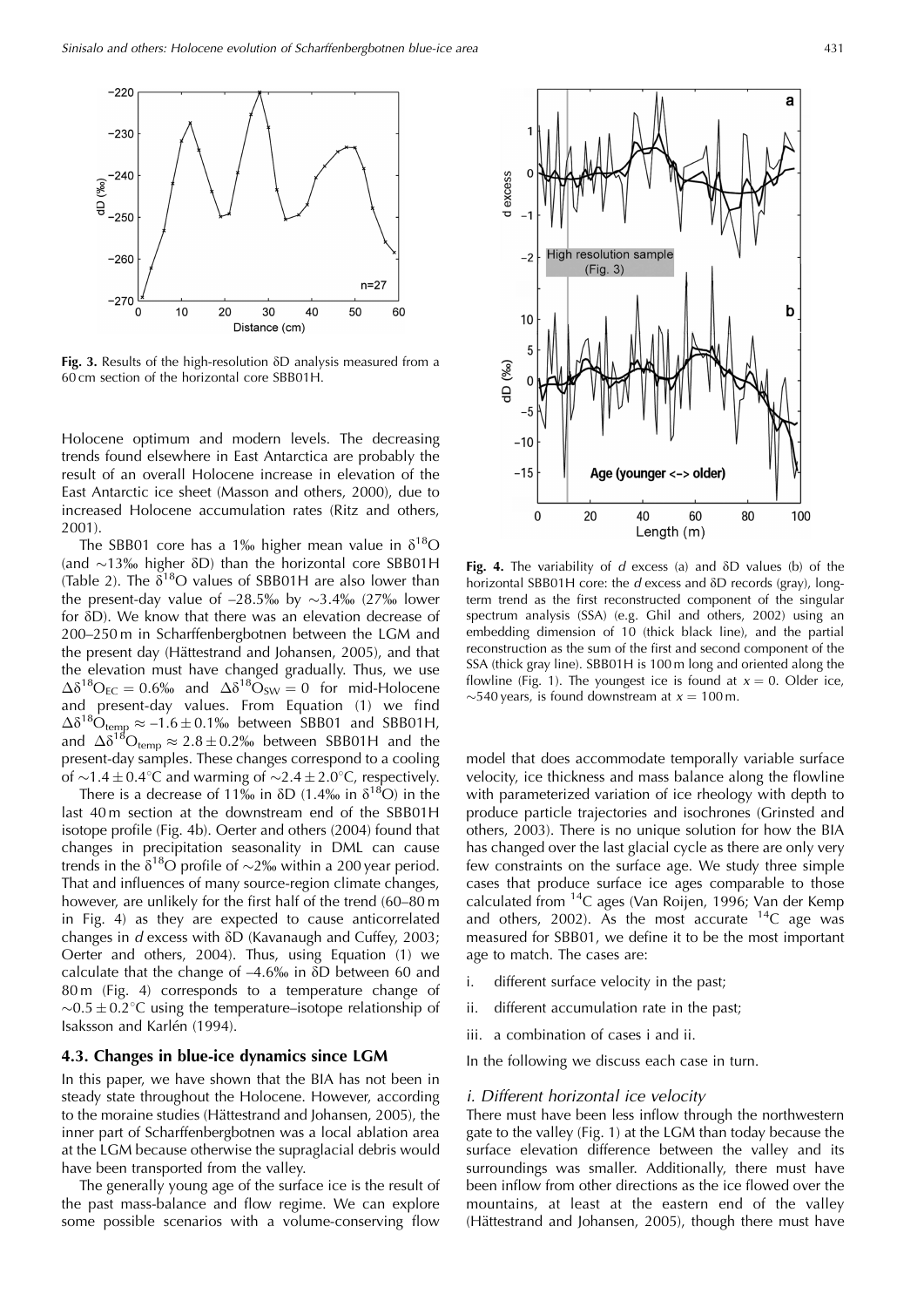

**Fig. 5.** The calibrated 14C ages (Van Roijen, 1996; Van der Kemp and others, 2002) along the flowline (Fig. 1) and model output with a linearly changing temporal and spatial surface velocity and accumulation rate reaching the present-day values in 11 000 years. The starting accumulation rate was 0.13 m w.e. everywhere along the flowline and the surface velocity was zero. The error bars for SBB01 are calculated using a radiocarbon calibration curve of Reimer and others (2004). Only those of the other blue-ice cores (Van Roijen, 1996) that were located within 50 m of the flowline were plotted. There is thus an error associated with projecting the measurements onto the flowline. The relationship between error and distance was estimated by fitting a straight line to the relative difference between two <sup>14</sup>C measurements against their distance. The horizontal distance is measured starting from the bottom of the valley. SBB01 is located at  $x = 400$  m and SBB01H at  $x = 1400$  m.

been a net inward flow to preserve the BIA. Thus, the surface velocities must have been lower at the LGM than today.

It is not possible, however, to produce Holocene ages for SBB01 with the flow model using smaller surface velocities for the BIA in the past. On the contrary, the surface velocity would have to have been many times higher over the whole Holocene than the current measured velocity profile if it alone was responsible for the measured Holocene age. It is clear that different surface velocity alone cannot explain the young surface ice in the BIA.

The distance between SBB01 and the current equilibrium-line altitude, determined from the accumulation and ground-penetrating radar data, is  $\sim$ 2600 m (Sinisalo and others, 2004). Based on the geometry, the mean surface velocity needed for an age of 10 500 years BP for the SBB01 site is  $0.5 \text{ m a}^{-1}$ , if the surface velocities had been constant through time and the size of the BIA had not changed. This is 70% larger than the maximum velocity  $(0.3 \text{ m a}^{-1})$  that is measured in the valley (Sinisalo and others, 2003), and contradicts the evidence for lower surface velocities in the past. With a current average surface velocity of  $0.14$  m a<sup>-1</sup> in the valley (Sinisalo and others, 2003), the 10 500 year old ice in SBB01 would have originated only 1500 m upstream. This is inside the present-day ablation area, so we conclude that the equilibrium line has probably moved over time and that the BIA was smaller in the past.

#### ii. Different accumulation rate

Many studies suggest increased accumulation in Antarctica during the Holocene in comparison with the LGM (e.g. Udisti and others, 2004). The results from the EDML core for the past 7000 years, however, show decreasing accumulation during the past 4000 years (Oerter and others, 2004).

It is only possible to produce an age of 10 500 years for SBB01 with the flow model by increasing the accumulation rate earlier in the Holocene from the present observations. We get the best fit to the calibrated  $14C$  ages by adding a linear accumulation rate gradient of  $2.2 \times 10^{-5}$  m a<sup>-2</sup> to the current measured accumulation rates at all positions along the flowline, so that the accumulation rates reach the present values in 11 000 years (Sinisalo and others, 2003). The model output gives a nearly linear surface age gradient over the whole BIA of about  $4 \text{ years m}^{-1}$ , which suggests SBB01H is  $\sim$ 6600 years old. The horizontal age gradient of 5.4 years m–1 estimated from the SBB01H high-resolution data (Fig. 3) is in reasonable agreement with the 4 years  $m^{-1}$ considering that only three cycles were measured isotopically, and natural accumulation variability over 3 years may typically be 30% (e.g. Isaksson and others, 1996; Sinisalo and others, 2003).

#### iii. Different ice flow regime in the valley

To model the scenario of both lower velocity and higher accumulation rate as suggested by the results of cases i and ii, we choose to linearly change the temporal and spatial surface velocity and accumulation rate for the flow model. We assume that the whole valley was an accumulation area in the glacial period (prior to 11 000 years BP) with an accumulation rate of 0.13 m w.e. everywhere along the flowline, and a starting velocity of zero. We let the surface velocity and the accumulation rate change linearly over time so they reach the present values at 0 years BP. This leads to an ablation area, i.e. a BIA, with surface ages matching the  $^{14}C$ ages, even if the whole valley begins as an accumulation area and there is no inflow through the northwestern gate (Fig. 5). Of course, this scenario is not modelled realistically as the flow model is purely prescriptive, but it is included here to suggest the possibility of negligible ablation area in the last glacial period.

The best-fit model to the  $14C$  ages gives a surface age gradient of  $\sim$ 2.8 years m<sup>-1</sup> between SBB01 and SBB01H. This suggests that SBB01H is about 8000 years old (Fig. 5). In general, the modelled surface age gradients agree with the earlier studies of dated GPR reflection horizons that gave values of  $3-6$  years  $m^{-1}$  at the firm/blue-ice transition zone (Sinisalo and others, 2004).

#### **5. CONCLUSIONS**

In this study we show that most of the main BIA in Scharffenbergbotnen is Holocene ice, based on the  $\delta^{18}O$  values in blue ice and snow. The  $\delta^{18}O$  values in SBB01 support the previous 14C dating of SBB01 and rule out the possibility that the ice close to the bottom of the valley originates from the East Antarctic plateau or from a glacial period.

The oldest surface ice in the valley was found close to the moraines on the southern side of the main BIA in Scharffenbergbotnen where the  $\delta^{18}O$  value was most negative (sample B1 in Fig. 1). The calibrated calendar age (Reimer and others, 2004) at that part gave an age >28 000 years BP (cf. Van Roijen, 1995:  ${}^{14}C$  age > 24 000 years BP). The oldest ice may have remained at the southern margin 'isolated' from the main flow. However, there is no indication of where this ice originates.

We showed that it is possible to extract a high-resolution paleoclimate record from the BIA even with an annual resolution. However, we need a longer horizontal isotopic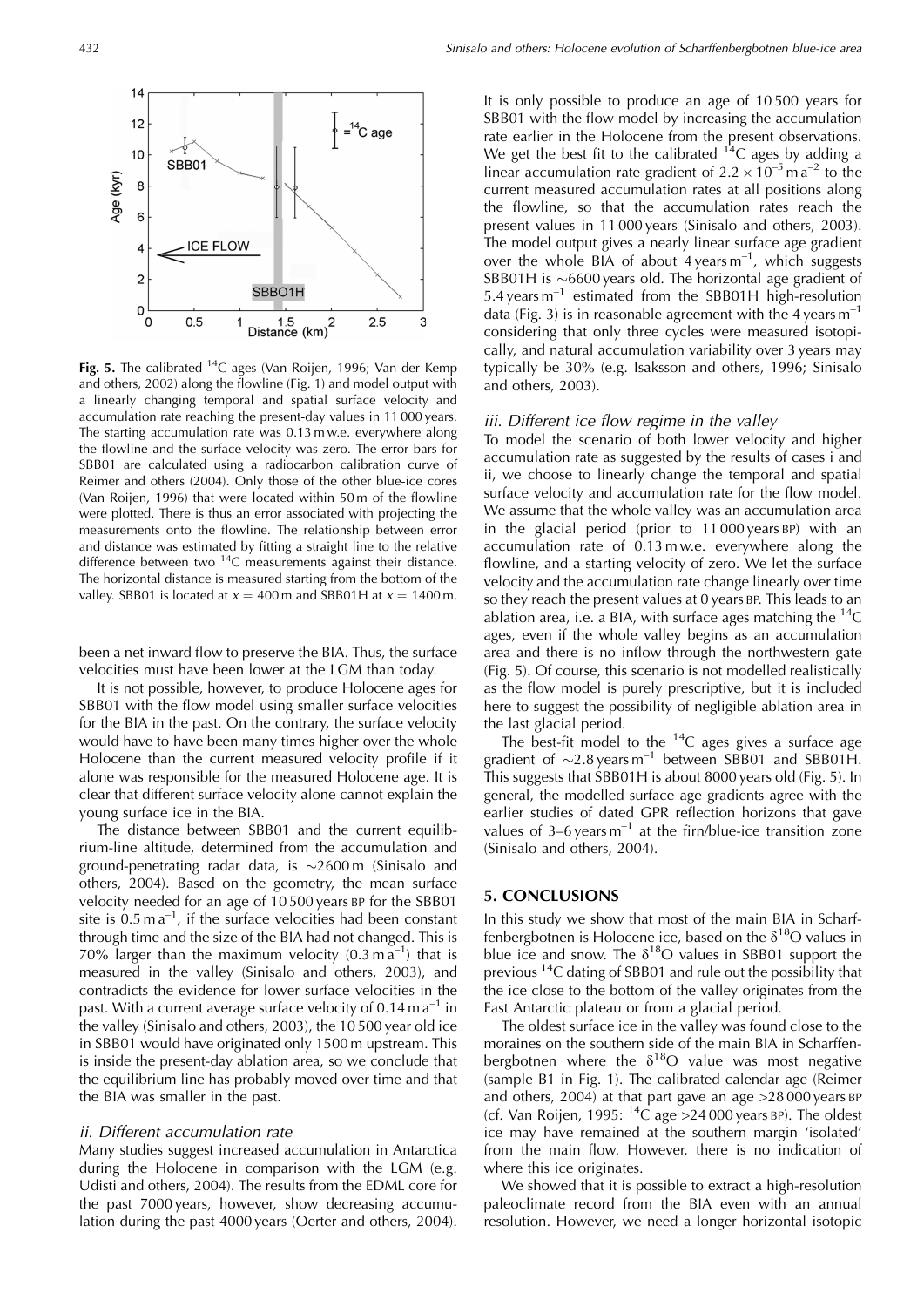profile from the BIA in order to study how the surface age gradient varies and to determine the age of SBB01H reliably.

The differences in stable-isotope values between blue-ice and firn samples imply that the modern climate is about  $1.0 \pm 0.3^{\circ}$ C warmer than the climate in the early-Holocene optimum in Scharffenbergbotnen. Further, the 10 500 year old SBB01 originates from a warmer period than the mid-Holocene SBB01H.

According to our simple flow modelling it is possible that the whole of Scharffenbergbotnen was an accumulation area at the LGM. However, previous studies of supraglacial moraines and <sup>14</sup>C dating, together with  $\delta^{18}O$  values at the southern margin of the main BIA, indicate that the BIA existed during the LGM. Therefore we suggest that the BIA was smaller than it currently is, and that the surface velocities were considerably smaller at the LGM. The young age of the major part of the BIA also explains the lack of meteorite finds in this area, and may be typical for many BIAs in low-elevation nunatak areas, where the ice-sheet elevation changes at the glacial termination are likely to have been most pronounced (Pattyn and Decleir, 1998).

It is clear that the evolution of the BIA requires a full diagnostic flow model, and we are presently setting up a finite-element scheme solving the full polythermal Stokes equations (Le Meur and others, 2004).

## **ACKNOWLEDGEMENTS**

We are grateful to K. Virkkunen and J. Vehviläinen for help with fieldwork and for preparing samples for analysis. We also thank the Dutch field team drilling SBB01, and the Finnish Forestry Research Institute Rovaniemi. We thank F. Vimeux and an anonymous reviewer for critical comments that improved the manuscript substantially, and D. Peel for his efforts as the Scientific Editor. The Finnish Antarctic Research Program (FINNARP 1999–2001 and 2003–04) provided field logistics. Financial support was also obtained from the Netherlands Organization for Scientific Research (NWO) by a grant of the Netherlands Antarctic Programme. The work was primarily funded by the Academy of Finland and the Thule Institute. Part of this work was also funded by the Arctic graduate school ARKTIS and by grants from the Faculty of Natural Sciences, Oulu University, and the University Pharmacy Foundation (Oulu).

# **REFERENCES**

- Bintanja, R. 1999. On the glaciological, meteorological and climatological significance of Antarctic blue ice areas. Rev. Geophys., **37**(3), 337–359.
- Bintanja, R. 2000a. Mesoscale meteorological conditions in Dronning Maud Land, Antarctica, during summer: a qualitative analysis of forcing mechanisms. J. Appl. Meteorol., **39**(12), 2348–2370.
- Bintanja, R. 2000b. The surface heat budget of Antarctic snow and blue ice: interpretation of temporal and spatial variability. J. Geophys. Res., **105**(D19), 24,387–24,407.
- Bintanja, R. and C.H. Reijmer. 2001. Meteorological conditions over Antarctic blue-ice areas and their influence on the local surface mass balance. J. Glaciol., **47**(156), 37–50.
- Bintanja, R. and M.R. van den Broeke. 1995a. The climate sensitivity of Antarctic blue-ice areas. Ann. Glaciol., **21**, 157–161.
- Bintanja, R. and M.R. van den Broeke. 1995b. The surface energy balance of Antarctic snow and blue ice. J. Appl. Meteorol., **34**(4), 902–926.
- Bintanja, R., C.H. Reijmer and S.J.M.H. Hulscher. 2001. Detailed observations of the rippled surface of Antarctic blue-ice areas. J. Glaciol., **47**(158), 387–396.
- Delaygue, G., J. Jouzel, V. Masson, R.D. Koster and E. Bard. 2000. Validity of the isotopic thermometer in central Antarctica: limited impact of glacial precipitation seasonality and moisture origin. Geophys. Res. Lett., **27**(17), 2677–2680.
- EPICA Community Members. 2006. One-to-one coupling of glacial climate variability in Greenland and Antarctica. Nature, **444**(7116), 195–198.
- Ghil, M. And 10 others. 2002. Advanced spectral methods for climatic time series. Rev. Geophys., **40**(1), 1003. (10.1029/ 2000RG000092.)
- Grinsted, A., J.C. Moore, V. Spikes and A. Sinisalo. 2003. Dating Antarctic blue ice areas using a novel ice flow model. Geophys. Res. Lett., **30**(19), 2005. (10.1029/2003GL017957.)
- Hättestrand, C. and N. Johansen. 2005. Supraglacial moraines in Scharffenbergbotnen, Heimefrontfjella, Dronning Maud Land, Antarctica: significance for reconstructing former blue ice areas. Antarct. Sci., **17**(2), 225–236.
- Helsen, M.M., R.S.W. van de Wal, M.R. van den Broeke, D. van As, H.A.J. Meijer and C.H. Reijmer. 2005. Oxygen isotope variability in snow from western Dronning Maud Land, Antarctica and its relation to temperature. Tellus, **57B**(5), 423–435.
- Helsen, M.M. and 6 others. 2006. Modelling the isotopic composition of Antarctic snow using backward trajectories: simulation of snow pit records. J. Geophys. Res., **111**(D15), D15109. (10.1029/2005JD006524.)
- Herzfeld, U.C. and P. Holmlund. 1990. Geostatistics in glaciology: implications of a study of Scharffenbergbotnen, Dronning Maud Land, East Antarctica. Ann. Glaciol., **14**, 107–110.
- Isaksson, E. and W. Karlén. 1994. High resolution climatic information from short firn cores, western Dronning Maud Land, Antarctica. Climatic Change, **26**(4), 421–434.
- Isaksson, E., W. Karlén, N. Gundestrup, P. Mayewski, S. Whitlow and M. Twickler. 1996. A century of accumulation and temperature changes in Dronning Maud Land, Antarctica. J. Geophys. Res., **101**(D3), 7085–7094.
- Jonsson, S. 1992. Local climate and mass balance of a blue ice area in western Dronning Maud Land, Antarctica. Z. Gletscherkd. Glazialgeol., **26**(1), 11–29.
- Jonsson, S. and P. Holmlund. 1990. Evaporation of snow and ice in Scharffenbergbotnen, Dronning Maud Land, Antarctica. Ann. Glaciol., **14**, 342–343.
- Jouzel, J. and 6 others. 2003. Magnitude of isotope/temperature scaling for interpretation of central Antarctic ice cores. J. Geophys. Res., **108**(D12), 4361–4370.
- Kavanaugh, J.L. and K.M. Cuffey. 2003. Space and time variation of  $\delta^{18}O$  and  $\delta D$  in Antarctic precipitation revisited. Global Biogeochem. Cycles, **17**(1), 1017. (10.1029/2002GB001910.)
- Labeyrie, L.D., J.C. Duplessy and P.L. Blanc. 1987. Variations in mode of formation and temperature of oceanic deep waters over the past 125,000 years. Nature, **327**(6122), 477–482.
- Le Meur, E., O. Gagliardini, T. Zwinger and J. Ruokolainen. 2004. Glacier flow modelling: a comparison of the Shallow Ice Approximation and the full-Stokes equation. C. R. Phys., **5**(7), 709–722.
- Lintinen, P. and J. Nenonen. 1997. Glacial history of the Vestfjella and Heimefrontfjella nunatak ranges in western Dronning Maud Land, Antarctica. In Ricci, C.A., ed. The Antarctic region: geological evolution and processes. Siena, Università degli Studi di Siena, 845–852.
- Lorius, C. and L. Merlivat. 1977. Distribution of mean surface stable isotope values in East Antarctica: observed changes with depth in the coastal area. IAHS Publ. 118 (Symposium at Grenoble 1975 – Isotopes and Impurities in Snow and Ice), 127–137.
- Masson, V. and 13 others. 2000. Holocene climate variability in Antarctica based on 11 ice-core isotopic records. Quat. Res., **54**(3), 348–358.